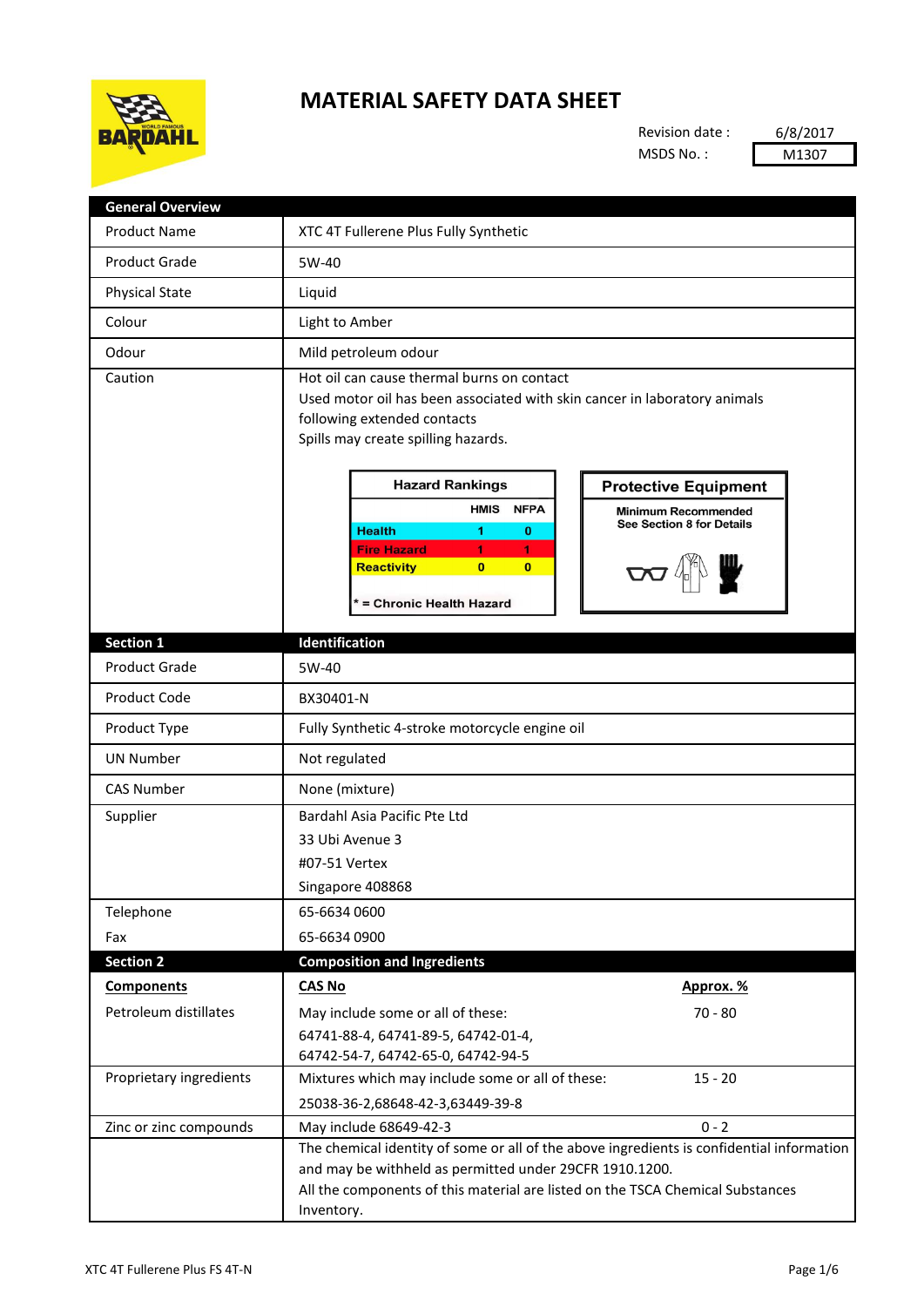| <b>Section 3</b>                         | <b>Hazards Identification</b>                                                                                                                                                                                                                                                                                                                                                                                                                                                                      |
|------------------------------------------|----------------------------------------------------------------------------------------------------------------------------------------------------------------------------------------------------------------------------------------------------------------------------------------------------------------------------------------------------------------------------------------------------------------------------------------------------------------------------------------------------|
| Major route(s) of entry                  | Skin contact.                                                                                                                                                                                                                                                                                                                                                                                                                                                                                      |
| Inhalation                               | No significant adverse health effects are expected to occur upon short-term<br>exposure. At elevated temperatures, and/or in enclosed spaces, product mist<br>or vapors may irritate the mucous membranes of the nose, throat, bronchi and<br>lungs.                                                                                                                                                                                                                                               |
| Skin contact                             | This material can cause skin irritation from prolonged or repeated contact.<br>Injection under the skin can cause inflammation and swelling. Injection of<br>pressurised hydrocarbons can cause severe permanent tissue damage. Initial<br>symptoms may be minor. Injection of petroleum hydrocarbons requires<br>immediate medical attention.                                                                                                                                                     |
| Eye contact                              | This product can cause transient mild eye irritation with short-term contact<br>with liquid sprays or mists. Symptoms include stinging, watering, redness<br>and swelling.                                                                                                                                                                                                                                                                                                                         |
| Ingestion                                | If swallowed, large volumes of material can cause generalized depression,<br>headache, drowsiness, nausea, vomiting and diarrhea. Smaller doses can<br>cause a laxative effect. If aspirated into the lungs, liquid can cause lung<br>damage.                                                                                                                                                                                                                                                      |
| Chronic Health<br><b>Effects Summary</b> | This product contains a petroleum-based mineral oil. Prolonged or repeated<br>skin contact can cause mild irritation and inflammation characterized by<br>drying, cracking, (dermatitis) or oil acne. Repeated or prolonged inhalation of<br>petroleum-based mineral oil mists at concentration above applicable work-<br>place exposure levels can cause respiratory irritation or other pulmonary<br>effects.                                                                                    |
| Conditions aggravated                    | Disorders of the following organs or organ systems that may be aggravated                                                                                                                                                                                                                                                                                                                                                                                                                          |
| by Exposure                              | by significant exposure to this material or its components include:                                                                                                                                                                                                                                                                                                                                                                                                                                |
| <b>Target Organs</b>                     | This material may cause damage to the following organs:                                                                                                                                                                                                                                                                                                                                                                                                                                            |
| Carcinogen                               | This product is not known to contain any component at concentration above<br>0.1% which are considered carcinogenic by OSHA, IARC or NTP.                                                                                                                                                                                                                                                                                                                                                          |
| <b>Section 4</b>                         | <b>First Aid Measures</b>                                                                                                                                                                                                                                                                                                                                                                                                                                                                          |
| Eyes                                     | Check for and remove contact lenses. Flush eyes immediately with fresh<br>water for several minutes while holding the eyelids open. If irritation persist,<br>see a doctor.                                                                                                                                                                                                                                                                                                                        |
| Skin                                     | If burned by hot material, cool skin by quenching with large amount of cold water.<br>shoes and clothing. Wipe off excess material. Wash exposed skin with mild<br>soap and water. Seek medical attention if tissue appears damaged or pain/<br>irritation persists. Thoroughly clean contaminated clothing before reuse.<br>Discard contaminated leather goods. If material is injected under the skin, seek<br>medical attention immediately.                                                    |
| Ingestion                                | Do not induce vomiting except on advice of medical personnel. Do not give<br>anything to drink unless directed by a physician. Never give anything by<br>mouth to a person who is not fully conscious. If significant amounts are<br>swallowed or irritation or discomfort occurs, seek medical help immediately.                                                                                                                                                                                  |
| Inhalation                               | Vaporization is not expected at ambient temperatures. This material is not<br>expected to cause inhalation-related disorders under anticipated conditions<br>of use. In case of overexposure, move the person to fresh air.                                                                                                                                                                                                                                                                        |
| Notes to Physician                       | Treatment should be controlled by symptoms and clinical conditions.<br>Emesis<br>maybe induced under medical supervision. In general, emesis induction is<br>unnecessary in such high viscosity, low volatility product.<br>In the event of injection in underlying tissue, immediate treatment<br>SKIN:<br>debridement,<br>should<br>include<br>extensive incision,<br>and<br>saline<br>irrigation.<br>Inadequate treatment can result in ischemia and gangrene. Early symptoms<br>maybe minimal. |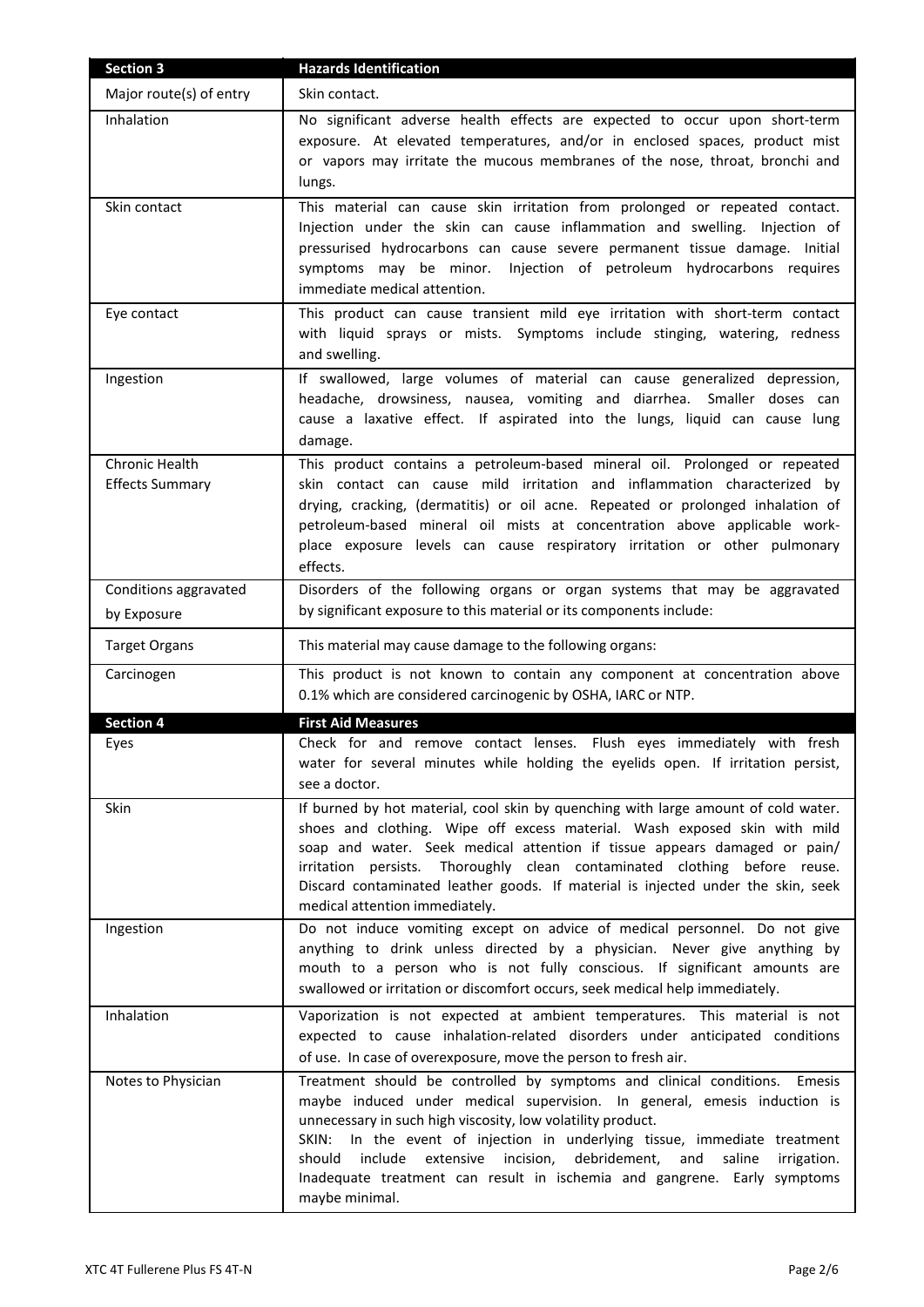| <b>Section 5</b>                        | <b>Fire Fighting Measures</b>                                                                                                                                                                                                                                                                                                                                                                 |
|-----------------------------------------|-----------------------------------------------------------------------------------------------------------------------------------------------------------------------------------------------------------------------------------------------------------------------------------------------------------------------------------------------------------------------------------------------|
| Flammability                            | NFPA Class-IIIB combustible material                                                                                                                                                                                                                                                                                                                                                          |
| Classification                          |                                                                                                                                                                                                                                                                                                                                                                                               |
| Auto Ignition Temp.                     | Not available                                                                                                                                                                                                                                                                                                                                                                                 |
| Flammable limits                        | Not determined                                                                                                                                                                                                                                                                                                                                                                                |
| Flash Point, °C                         | $> 200^{\circ}$ C (COC)                                                                                                                                                                                                                                                                                                                                                                       |
| <b>Extinguishing Media</b>              | Use water fog, dry chemical, foam or carbon dioxide type. Water or foam<br>may cause frothing. Use water to cool fire-exposed containers. If a spill or<br>leak has not ignited, use water spray to disperse the vapour and provide<br>protection to personnel attempting to stop the leak.                                                                                                   |
| Explosion / Fire<br>Hazards             | For fires involving this material, do not enter any enclosed or confined space<br>without self-contained breathing apparatus to protect against the hazardous<br>effects of combustion products or oxygen deficiency.                                                                                                                                                                         |
| <b>Hazardous Combustion</b><br>Products | Carbon dioxide, carbon monoxide, smoke, fumes, unburned hydrocarbons<br>and trace oxides of sulphur and/or nitrogen.                                                                                                                                                                                                                                                                          |
| <b>Section 6</b>                        | <b>Accidental Release Measures</b>                                                                                                                                                                                                                                                                                                                                                            |
| In case of Spill                        | Stop the source of leak or release and contain spill if possible. Ventilate the<br>area. Use respirator and protective clothing as discussed in this MSDS.<br>Collect with absorbent material and place in appropriate, labeled containers<br>for disposal, or if permitted, flush spilled area with water.                                                                                   |
| <b>Section 7</b>                        | <b>Handling and Storage</b>                                                                                                                                                                                                                                                                                                                                                                   |
| Handling                                | Avoid contamination<br>and<br>extreme<br>temperatures<br>minimize<br>product<br>to<br>degradtion. Empty containers may contain product residues that can ignite<br>with explosive force. Do not pressurize, cut, weld, braze, solder, drill or grind<br>containers. Do not expose product containers to flames, spark, heat or other<br>potential ignition sources.                           |
| Storage                                 | Keep containers closed. Do not store with strong oxidizing agents. Do not<br>store at elevated temperatures. Avoid storing in direct sunlight for extended<br>periods of time. Consult appropriate federal, state or local authorities before<br>reusing, reconditioning, reclaiming, recycling or disposing of empty containers<br>and/or waste residues of this product.                    |
| <b>Section 8</b>                        | <b>Exposure Controls / Personal Protection</b>                                                                                                                                                                                                                                                                                                                                                |
| Ventilation                             | Use general ventilation or local exhaust as required to maintain exposures<br>below the occupational exposure limits.                                                                                                                                                                                                                                                                         |
| Eyes                                    | Avoid eye contact. The wearing of chemical safety goggles or face shield is<br>recommended. Have suitable ear wash water available.                                                                                                                                                                                                                                                           |
| Skin                                    | personnel should exercise reasonable personal cleanliness; this<br>Exposed<br>includes cleansing exposed area several times daily with soap and water,<br>and laundering or dry cleaning soiled work clothing at least weekly. Safety<br>shower is recommended near the work station.                                                                                                         |
| Inhalation                              | Respiratory protection is normally not required. However, if operating<br>conditions create airborne concentrations, which exceed the recommended<br>exposure standard(s), the use of an approved respirator is recommended.                                                                                                                                                                  |
| <b>Hand Protection</b>                  | Use gloves of chemical resistant materials such as neoprene or heavy nitrile<br>rubber or appropriate barrier cream with prolonged or repeated contact. If the<br>product is processed or handled at elevated temperatures, protect against<br>thermal burns by using heat-resistant (insulated) gloves. Do not wear gloves<br>or loose fitting clothing around rotating or moving equipment. |
| Clothing<br>Recommendations             | Long sleeve shirt is recommended. Wear a chemically protective apron if<br>available. Do not wear rings, watches, or similar apparel that could entrap<br>the material and cause a skin reaction.                                                                                                                                                                                             |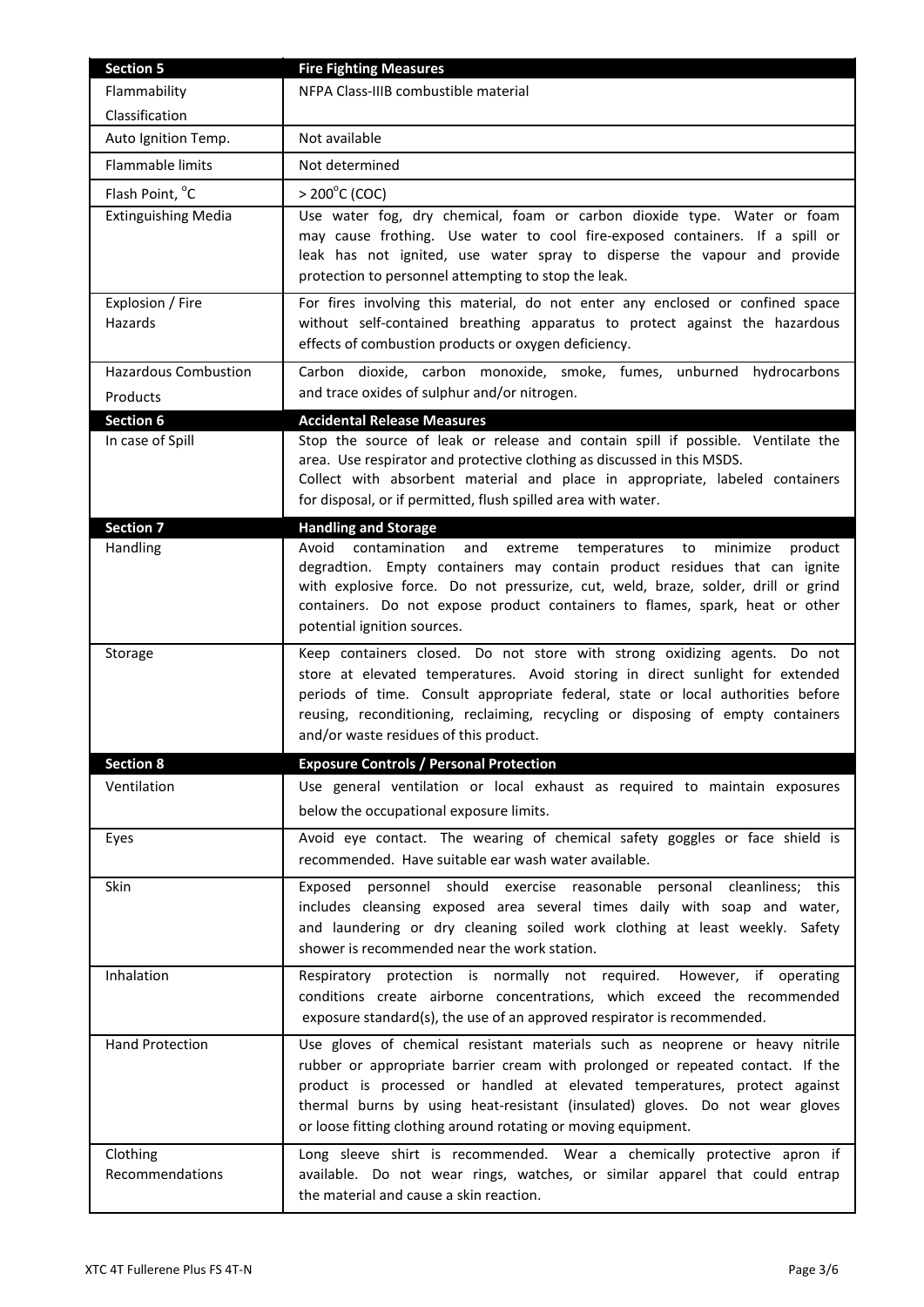| <b>Exposure limits</b>                 | Oil mist, mineral<br><b>ACGIH TLV (USA)</b>                                                                                                                                                                                                                                                                       |
|----------------------------------------|-------------------------------------------------------------------------------------------------------------------------------------------------------------------------------------------------------------------------------------------------------------------------------------------------------------------|
|                                        | TWA: 5 mg/m <sup>3</sup> 8 hrs                                                                                                                                                                                                                                                                                    |
|                                        | STEL: 10 mg/m $3$ 15 minutes                                                                                                                                                                                                                                                                                      |
|                                        | <b>OSHA PEL (USA)</b><br>TWA: $5 \text{ mg/m}^3$ 8 hrs                                                                                                                                                                                                                                                            |
| <b>Section 9</b>                       | <b>Physical and Chemical Properties (Typical)</b>                                                                                                                                                                                                                                                                 |
| <b>SAE Grade</b>                       | 5W-40                                                                                                                                                                                                                                                                                                             |
| Flash Point, °C                        | 236                                                                                                                                                                                                                                                                                                               |
| Density @ 15°C, kg/l                   | 0.854                                                                                                                                                                                                                                                                                                             |
| Viscosity@40°C, cSt                    | 93.26                                                                                                                                                                                                                                                                                                             |
| Viscosity@100°C cSt                    | 15.4                                                                                                                                                                                                                                                                                                              |
| Appearance                             | Light to Amber                                                                                                                                                                                                                                                                                                    |
| Odour                                  | Mild petroleum odour                                                                                                                                                                                                                                                                                              |
| <b>Boiling Range</b>                   | Not determined                                                                                                                                                                                                                                                                                                    |
| Vapour Pressure                        | < 0.1 mmHg @ 25 deg C                                                                                                                                                                                                                                                                                             |
| рH                                     | Not determined                                                                                                                                                                                                                                                                                                    |
| Solubility in water                    | Insoluble                                                                                                                                                                                                                                                                                                         |
| Percent volatile                       | Negligible                                                                                                                                                                                                                                                                                                        |
| Evaporation                            | Not determined                                                                                                                                                                                                                                                                                                    |
| Section 10                             | <b>Stability and Reactivity</b>                                                                                                                                                                                                                                                                                   |
| Stability                              | Stable                                                                                                                                                                                                                                                                                                            |
| Conditions to avoid                    | Avoid heating to decomposition                                                                                                                                                                                                                                                                                    |
| Incompatibility                        | Normally unreactive, however, avoid strong bases at high temperatures, strong<br>acids, strong oxidising agents and materials reactive with hydroxyl compounds.                                                                                                                                                   |
| Hazardous                              | No additional hazardous decomposition products were identified other than                                                                                                                                                                                                                                         |
| Decomposition products                 | the combustion products identified in Section 5.                                                                                                                                                                                                                                                                  |
| Hazardous                              | Will not occur                                                                                                                                                                                                                                                                                                    |
| polymerization<br><b>Section 11</b>    | <b>Toxicity Information</b>                                                                                                                                                                                                                                                                                       |
| <b>Toxicity Data</b>                   | Distillates, residue oils, petroleum light and heavy paraffinic:                                                                                                                                                                                                                                                  |
|                                        | Acute: > 5000 mg/kg [Rat]<br>ORAL (LD50)<br>DERMAL (LD50)<br>Acute: > 2000 mg/kg [Rabbit]                                                                                                                                                                                                                         |
| Primary routes of Entry<br>or Exposure | Skin absortion, eye contact and inhalation                                                                                                                                                                                                                                                                        |
| Inhalation                             | Exposure to vapor or mist is possible. High gas, vapor or mist concentration may<br>be harmful if inhaled repeatedly or for prolong periods of time, based on data<br>from components or similar products.                                                                                                        |
| Skin                                   | Not expected to cause skin irritation or injury during normal use, based on<br>toxicology tests of this product. Prolonged or repeated skin contact<br>may cause skin irritation including redness, burning, drying, cracking, skin burns,<br>dermatitis, oil acne and folliculitis based on data from components |
| Eye                                    | Not expected to cause eye irritation or injury during normal use, based on<br>toxicology tests of this product.                                                                                                                                                                                                   |
| Ingestion                              | Single dose toxicity is low, based on toxicology tests of this product                                                                                                                                                                                                                                            |
| <b>Acute Toxicity</b>                  | Pre-existing skin and resiratory disorders may be aggravated by exposure,                                                                                                                                                                                                                                         |
|                                        | based on data from components and similar products. Health studies have                                                                                                                                                                                                                                           |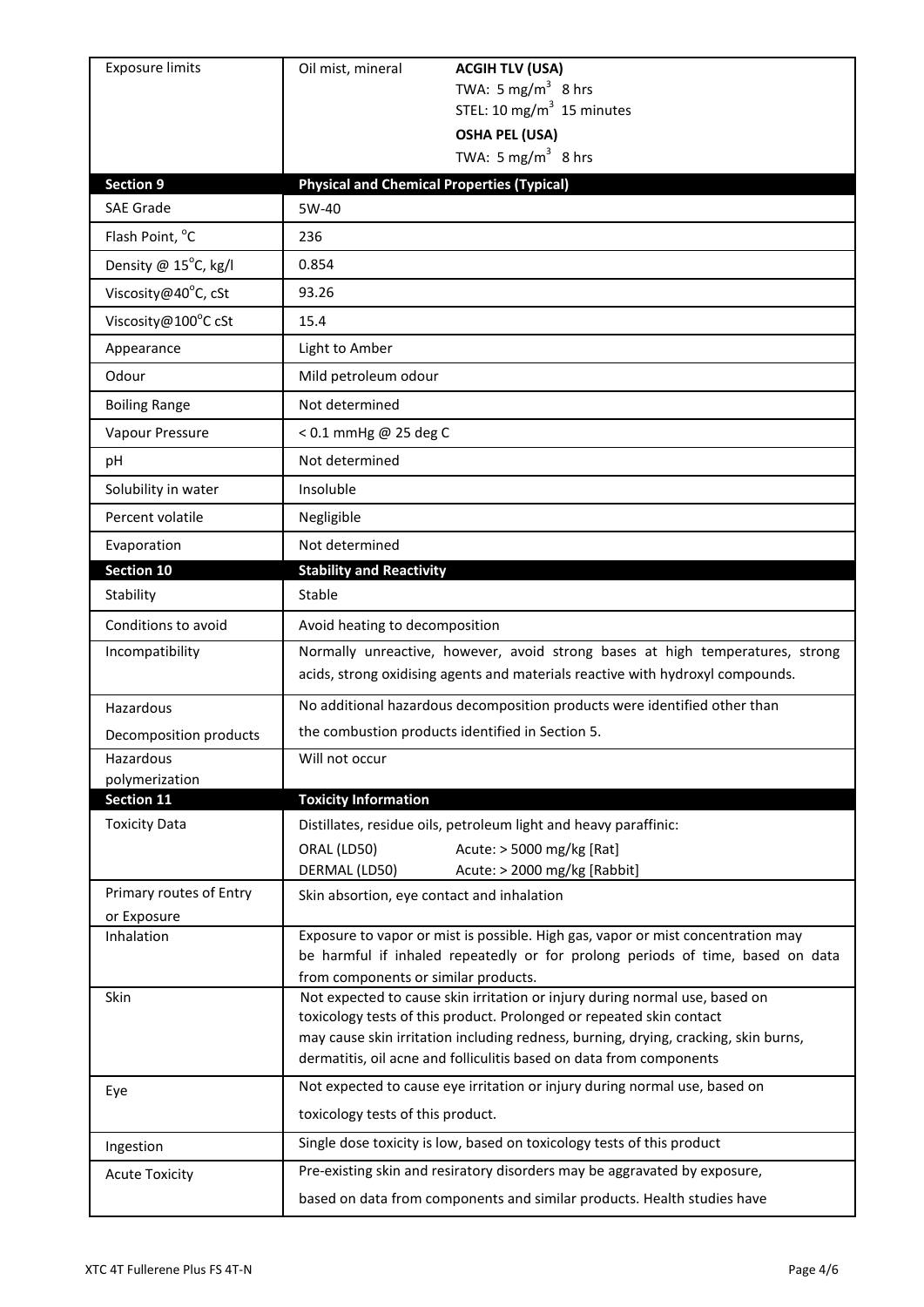| <b>IATA Class</b>                         | Not Restricted                                                                                                                                                                                                                                                                                                                                                                                                                                                                                                                                                        |
|-------------------------------------------|-----------------------------------------------------------------------------------------------------------------------------------------------------------------------------------------------------------------------------------------------------------------------------------------------------------------------------------------------------------------------------------------------------------------------------------------------------------------------------------------------------------------------------------------------------------------------|
| ADR/RID Class                             | <b>Not Classified</b>                                                                                                                                                                                                                                                                                                                                                                                                                                                                                                                                                 |
| <b>IMDG Marine Pollutant</b>              | No                                                                                                                                                                                                                                                                                                                                                                                                                                                                                                                                                                    |
| Classification                            | <b>IMDG Class:</b><br>not classified                                                                                                                                                                                                                                                                                                                                                                                                                                                                                                                                  |
| <b>IMDG Code Shipping</b>                 | Description:<br>not regulated                                                                                                                                                                                                                                                                                                                                                                                                                                                                                                                                         |
| <b>DOT Marine Pollutants</b>              | This product does not contain Marine Pollutants as defined in 49 CFR 171.8.                                                                                                                                                                                                                                                                                                                                                                                                                                                                                           |
|                                           | This product is not subjected to DOT regulations under 49 CFR Parts 171-180.                                                                                                                                                                                                                                                                                                                                                                                                                                                                                          |
|                                           | Labels Required:<br>None                                                                                                                                                                                                                                                                                                                                                                                                                                                                                                                                              |
| Classification                            | <b>UN Number:</b><br>None                                                                                                                                                                                                                                                                                                                                                                                                                                                                                                                                             |
| <b>Section 14</b><br><b>US DOT Hazard</b> | <b>Transport Information</b><br>Proper Shipping Name:<br>None                                                                                                                                                                                                                                                                                                                                                                                                                                                                                                         |
|                                           | the time of disposal whether the material meets RCRA criterial for hazardous<br>waste. This is because material uses, transformations, mixtures, processes,<br>etc may effect the classification.                                                                                                                                                                                                                                                                                                                                                                     |
| Waste disposal                            | Check governmental regulations and local authorities for approved disposal.<br>Under RCRA, it is the responsibility of the user of the material to determine at                                                                                                                                                                                                                                                                                                                                                                                                       |
| <b>Section 13</b>                         | <b>Disposal Information</b>                                                                                                                                                                                                                                                                                                                                                                                                                                                                                                                                           |
|                                           | create an anaerobic environment.                                                                                                                                                                                                                                                                                                                                                                                                                                                                                                                                      |
| <b>Environmental Fate</b>                 | An environmental fate analysis has not been conducted on this specific<br>product. Plants and animals may experience harmful or fatal effects when<br>coated with petroleum-based produtcs. Petroleum-based (mineral) lube oils<br>will normally float on water. In stagnant or slow flowing waterways, an oil<br>layer can cover a large surface area. As a result, this oil layer might limit or<br>eliminate natural atmospheric oxygen transport into the water. With time, if<br>not removed, oxygen depletion in waterwaycan result in a loss of marine life or |
| <b>Section 12</b><br>Ecotoxicity          | <b>Ecology Information</b><br>Analysis on ecological effects has not been conducted on this product.<br>However, if spilled, this product and any contaminated soil or water may be<br>harmful to human, animal and aquatic life. Also the coating action associated<br>with petroleum and petroleum products can be harmful or fatal to aquatic life<br>and waterfowl.                                                                                                                                                                                               |
|                                           | Good hygiene practices will reduce the likelihood of potential health effects                                                                                                                                                                                                                                                                                                                                                                                                                                                                                         |
|                                           | Avoid prolonged or repeated contact with used notor oil.                                                                                                                                                                                                                                                                                                                                                                                                                                                                                                              |
|                                           | associated wth cancer in lifetime skin painting studies with laboratory animals.                                                                                                                                                                                                                                                                                                                                                                                                                                                                                      |
|                                           | nausea, headache, unconsciouness, effects on hearing). Used engine oil was                                                                                                                                                                                                                                                                                                                                                                                                                                                                                            |
|                                           | central nervous system depression (dizziness, drowsiness, weakness, fatigue,                                                                                                                                                                                                                                                                                                                                                                                                                                                                                          |
| Other information                         | (nausea, vomiting, diarrhea), irritation (nose, throat, respiratory tract),                                                                                                                                                                                                                                                                                                                                                                                                                                                                                           |
|                                           | permanent nervous system damage.<br>Symptoms of overexposure could include: Gastrointestinal irritation                                                                                                                                                                                                                                                                                                                                                                                                                                                               |
|                                           | Reports have associated repeated and prolonged overexposure to solvents with                                                                                                                                                                                                                                                                                                                                                                                                                                                                                          |
| <b>Chronic Toxicity</b>                   | No ingredient in this product is an IARC, NTP or OSHA listed carcinogen.                                                                                                                                                                                                                                                                                                                                                                                                                                                                                              |
|                                           | exposure to liquids, vapors, mists or fumes should be minimised.                                                                                                                                                                                                                                                                                                                                                                                                                                                                                                      |
|                                           | human health risks, which may vary from person to person. As a precaution,                                                                                                                                                                                                                                                                                                                                                                                                                                                                                            |
|                                           | shown petroleum hydrocarbons and synthetic lubricants pose potential                                                                                                                                                                                                                                                                                                                                                                                                                                                                                                  |